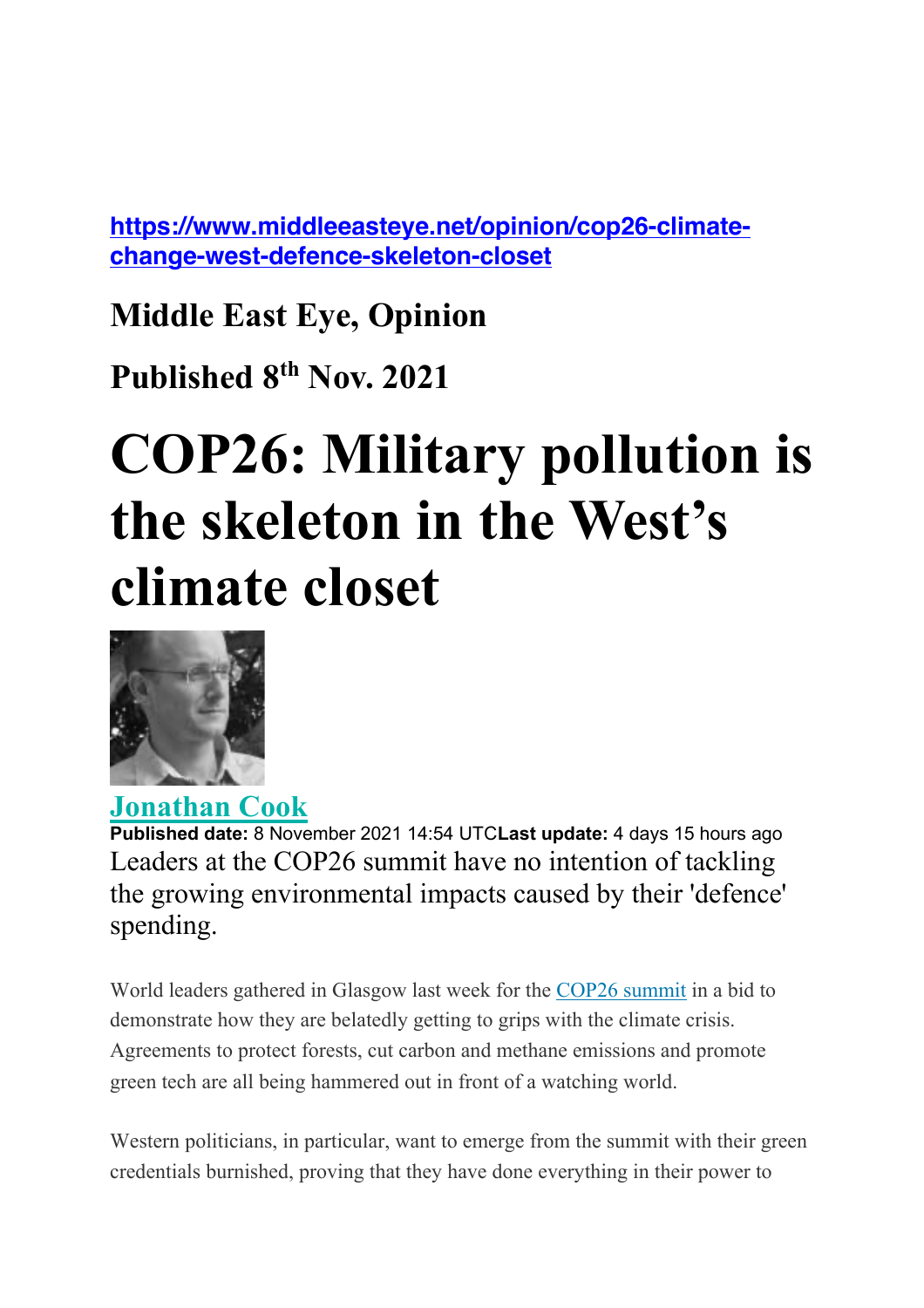prevent a future global temperature rise of more than 1.5C. They fear the verdict of unhappy electorates if they come back empty-handed.

#### **Western armed forces are the most polluting on the planet - and the goal at COP26 is to keep that fact a closely guarded secret**

Climate scientists are already doubtful whether the pledges being made go far enough, or can be implemented fast enough, to make a difference. They have warned that drastic action has to be taken by the end of this decade to avert climate catastrophe.

But the visible activity at the summit hides a much starker reality. The very nations proclaiming moral leadership in tackling the climate crisis are also the ones doing most to sabotage a meaningful agreement to reduce humanity's global carbon footprint.

A photo from the opening of COP26 showed British Prime Minister Boris Johnson, the summit's host, warmly greeting US President Joe Biden and Israeli Prime Minister Naftali Bennett. But rather than fete them, we should treat this triumvirate as the big villains of the climate talks.

Their armed forces are the most polluting on the planet - and the goal at COP26 is to keep that fact a closely guarded secret.

# Hidden from view

US expenditure on its military far outstrips that of any other country - except for Israel, when measured relative to population size. Although the UK trails behind, it still has the fifth largest military budget in the world, while its arms manufacturers busily supply weapons to countries others have shunned.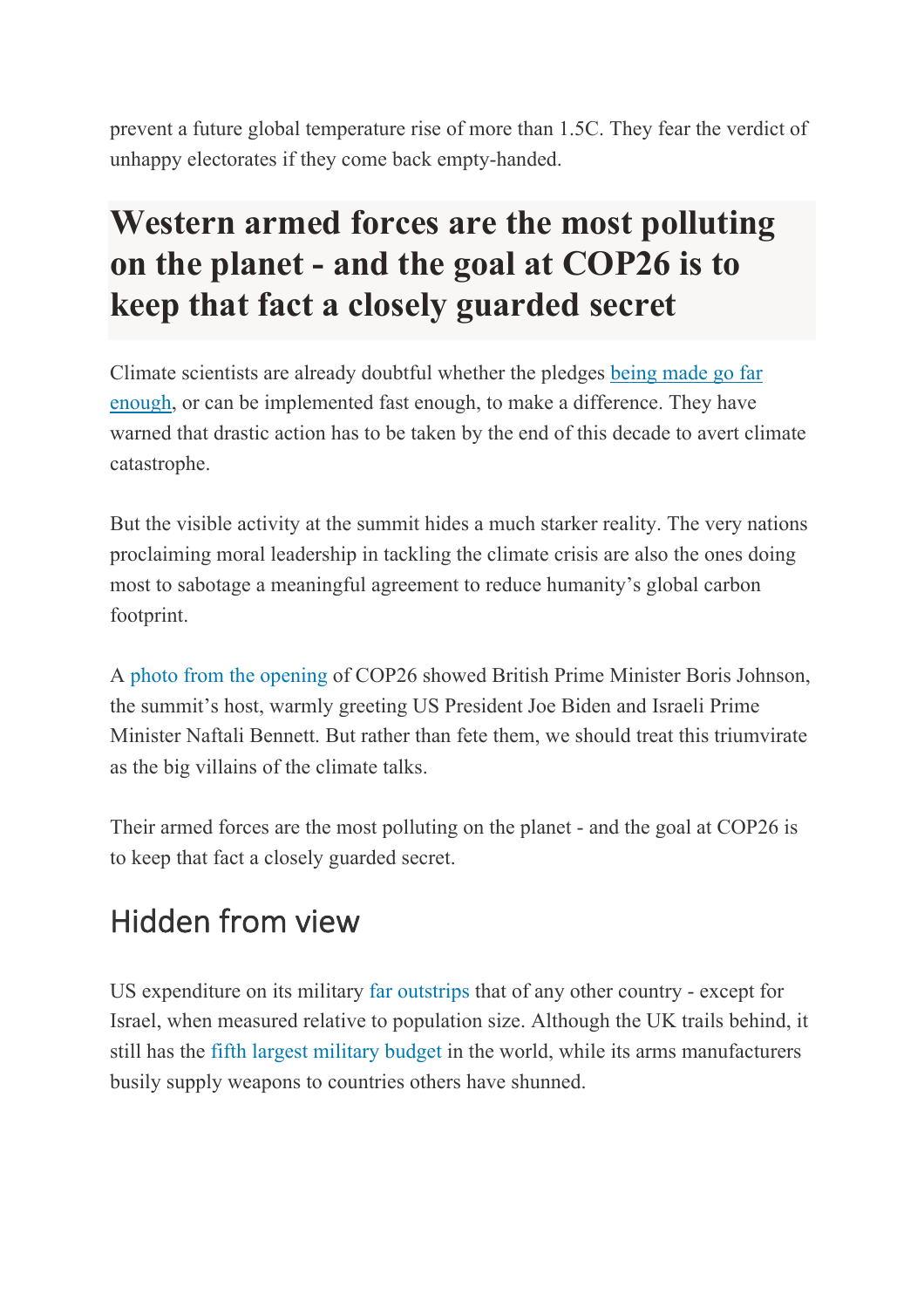The US military alone is estimated to have a larger carbon footprint than most countries. It is widely assumed to be the world's largest institutional consumer of crude oil.



**COP26: US military 'one of the biggest polluters in the Middle East' Read More »**

And emissions from the West's militaries and arms makers appear to be growing each year rather than shrinking - though no one can be certain because they are being actively hidden from view.

Washington insisted on an exemption from reporting on, and reducing, its military emissions at the Kyoto summit, 24 years ago. Unsurprisingly, everyone else jumped on that bandwagon.

Since the Paris summit of 2015, military emissions have been partially reported. But all too often the figures are disguised - lumped in with emissions from other sectors, such as transport.

And emissions from overseas operations - in the case of the US, 70 percent of its military activity - are excluded from the balance sheet entirely.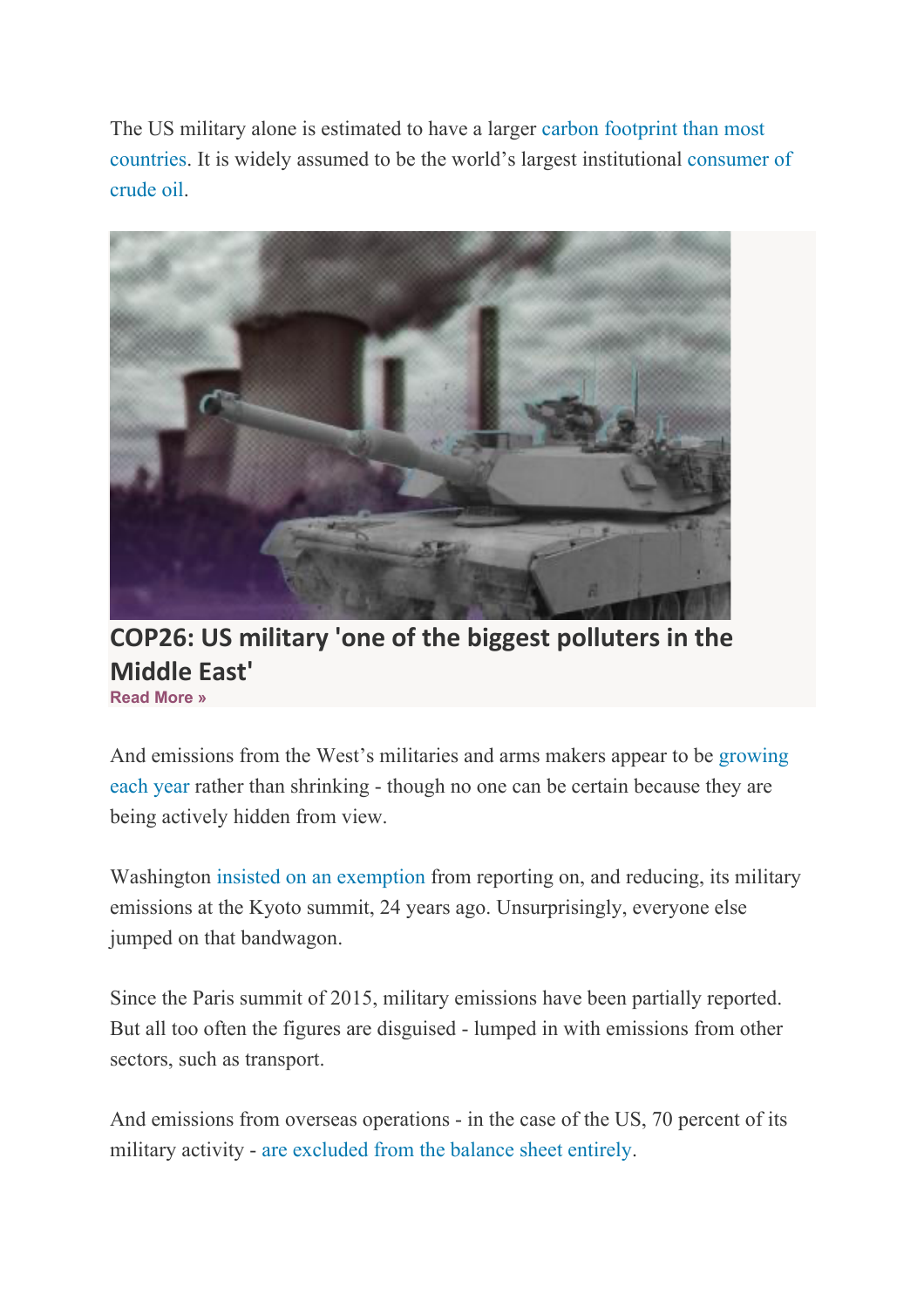## Conflicts and wars

Most of Europe has refused to come clean, too. France, with the continent's most active military, reports none of its emissions.

According to research by Scientists for Global Responsibility, the UK's military emissions were three times larger than those it reported - even after supply chains, as well as weapons and equipment production, were excluded. The military was responsible for the overwhelming majority of British government emissions.

## **Total emissions by the Norwegian military over the next decade will rise by 30 percent as a result of its F-35 purchases alone**

And new technology, rather than turning the military green, is often making things much worse.

The latest fighter jet developed by the US, the F-35, is reported to burn 5,600 litres of fuel an hour. It would take 1,900 cars to guzzle a similar amount of fuel over the same period.

Norway, like many other countries, has been queuing up to get its hands on this new-generation jet. According to the Norwegian newspaper Dagsavisen, the total emissions by the Norwegian military over the next decade will rise by 30 percent as a result of its F-35 purchases alone.

As well as discounting the environmental harm caused by military equipment procurement and supply chains, countries are also excluding the significant impacts of conflicts and wars.

Each year of the US occupation of Iraq that began in 2003, for example, is conservatively estimated to have generated emissions equivalent to putting an additional 25m cars on the road.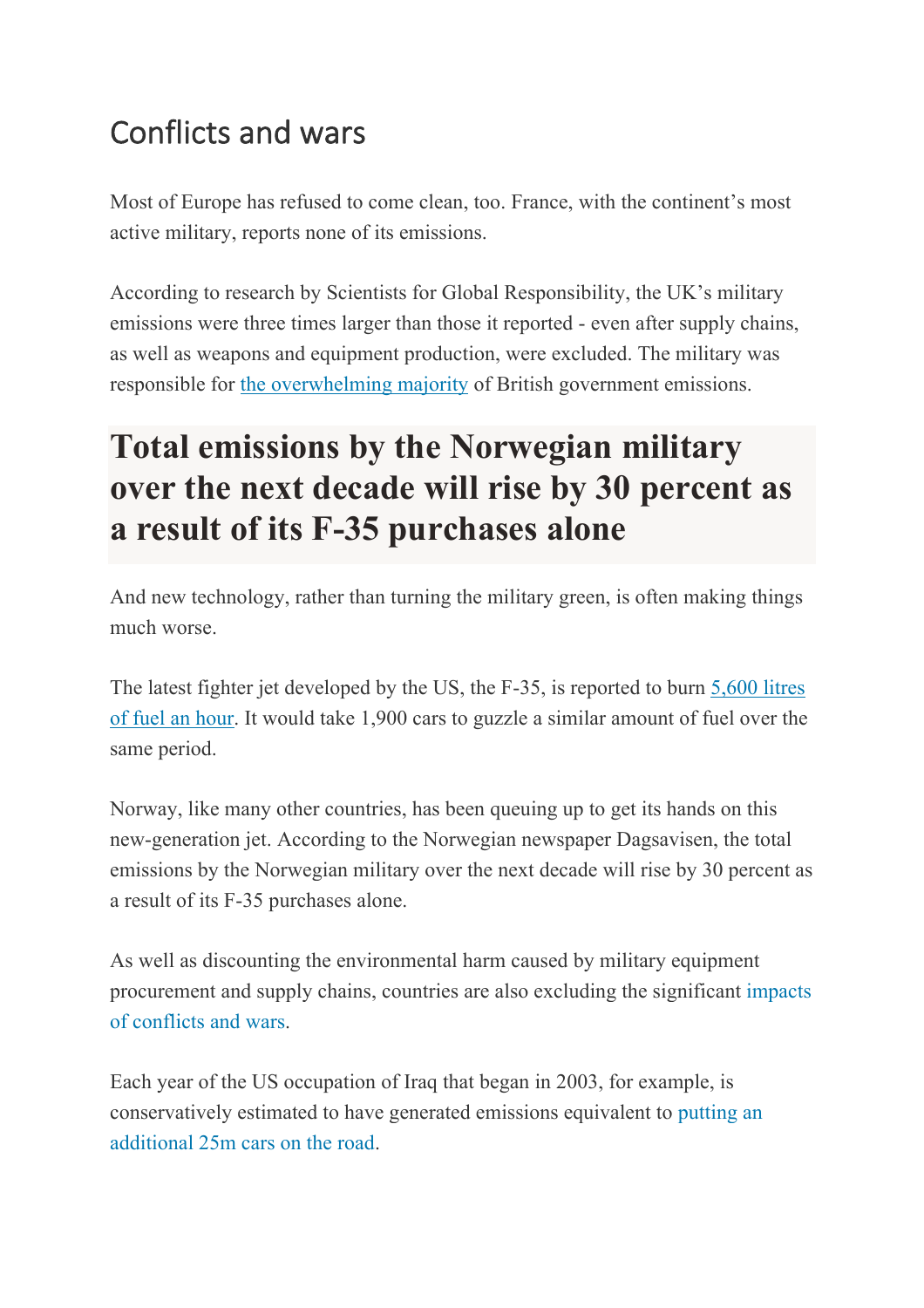#### Military spending up

Unlike the farming and logging industries, or the manufacturing industries, or the fossil fuel industries, efforts to curb the growth in military spending - let alone reverse it - are off the table at the COP26 summit.

Norway, like many other countries, has been queuing up to get its hands on this new-generation jet. According to the Norwegian newspaper Dagsavisen, the total emissions by the Norwegian military over the next decade will rise by 30 percent as a result of its F-35 purchases alone.

As well as discounting the environmental harm caused by military equipment procurement and supply chains, countries are also excluding the significant impacts of conflicts and wars.

Each year of the US occupation of Iraq that began in 2003, for example, is conservatively estimated to have generated emissions equivalent to putting an additional 25m cars on the road.

#### Military spending up

Unlike the farming and logging industries, or the manufacturing industries, or the fossil fuel industries, efforts to curb the growth in military spending - let alone reverse it - are off the table at the COP26 summit.

And for that, Washington has to take the major share of the blame.

Its "defence" budget already comprises about 40 percent of the \$2tn spent annually on militaries worldwide. China and Russia - ostensibly the two bogeymen of the COP26 summit - lag far behind.

The government of Boris Johnson unveiled last year what it called "the biggest programme of investment in British defence since the end of the Cold War". Britain is no outlier. After a short-lived "peace dividend" caused by the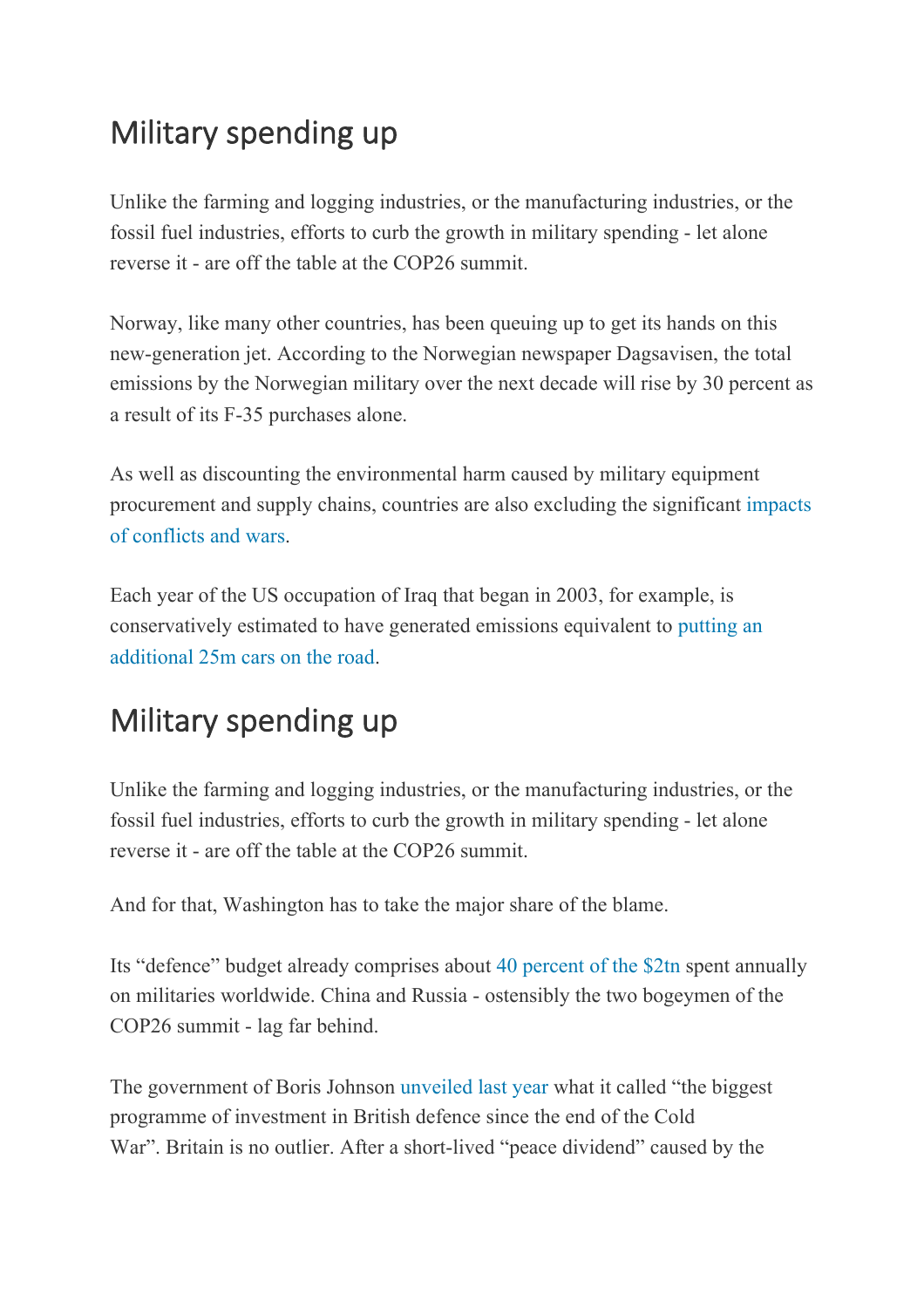break-up of the Soviet Union, global military expenditure has been on an almost continuous upward trend since 1998, led by the US.

Paradoxically, the upturn began about the time western politicians began paying lip service to tackling "climate change" at the Kyoto summit.

US military spending has been rising steadily since 2018. It is set to continue doing so for at least another two decades - way past the deadline set by climate scientists for turning things around.

The same global upward trend has been fed by a surge in military expenditure by Middle Eastern countries - notably Saudi Arabia and the UAE - since 2013. That appears to reflect two trends rooted in Washington's changing approach to the region.

First, as it has withdrawn its overstretched occupation forces from Iraq and Afghanistan, the US has increasingly outsourced its military role to wealthy client states in this oil-rich region.

And second, as Israel and the Gulf states have been encouraged to forge closer military and intelligence ties against Iran, these same Gulf states have been allowed to play military catch-up with Israel. Its famed "qualitative military edge" is being gradually eroded.

Propping up this Middle East arms spree is the UK, which has been exporting to the Saudis, and the US, which heavily subsidises Israel's military industries.

#### Power competition

All this means that, while western politicians promise to cut emissions at COP26, they are actually busy preparing to increase those emissions out of view. Ultimately, the problem is that little can be done to green our militaries, either substantively or through a greenwashing makeover. The military's rationale is neither to be sustainable nor to be kind to the planet.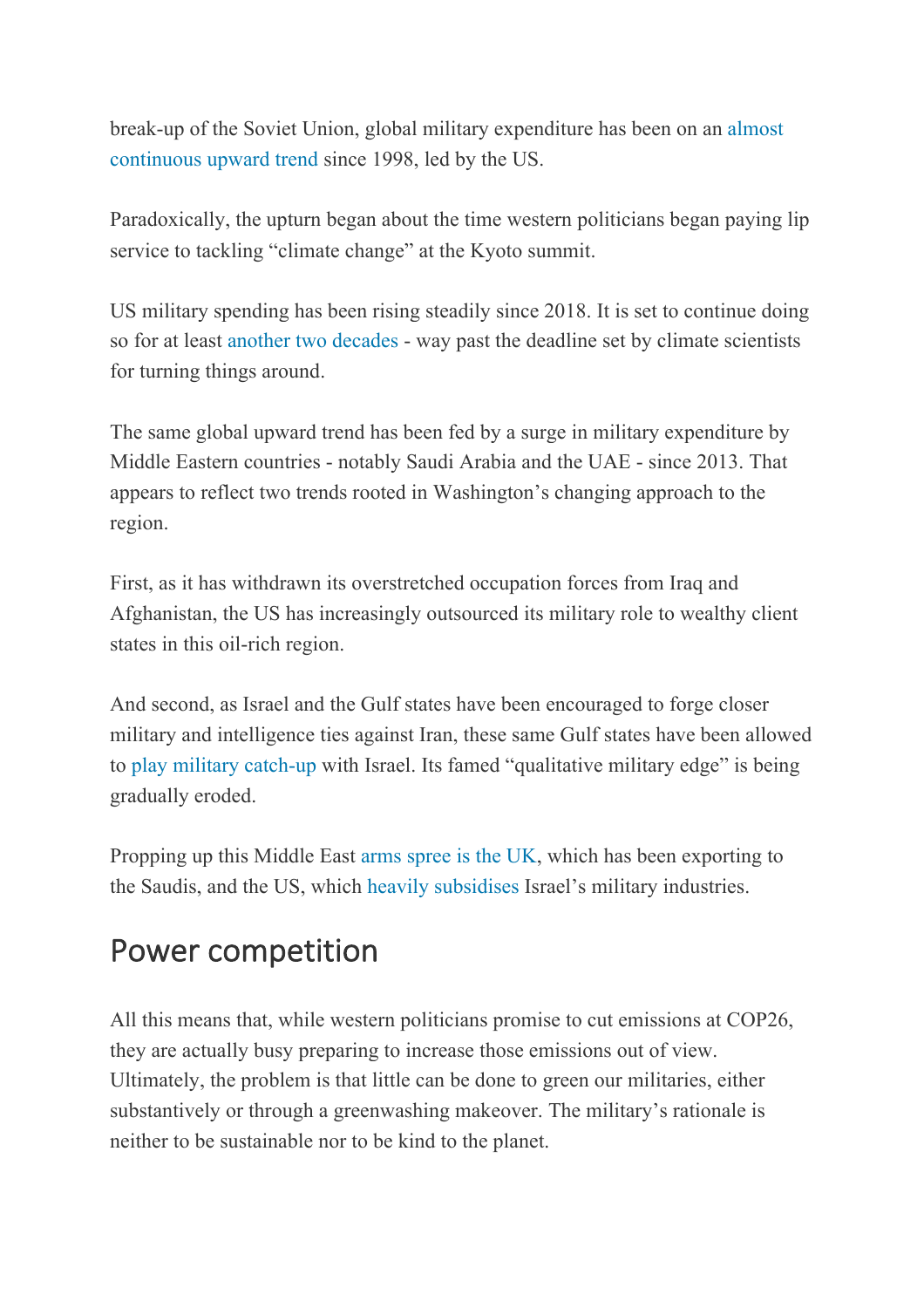The arms manufacturers' business model is to offer clients - from the Pentagon to every tinpot dictator - weapons and machines that are bigger, better or faster than their competitors. Aircraft carriers must be larger. Fighter jets quicker and more agile. And missiles more destructive.

## **The arms manufacturers' business model is to offer clients - from the Pentagon to every tinpot dictator - weapons and machines that are bigger, better or faster than their competitors**

Consumption and competition are at the heart of the military mission, whether armies are waging war or marketing their activities as purely "defensive".

"Security", premised on a fear of neighbours and rivals, can never be satiated. There is always another tank, plane or anti-missile system that can be purchased to create greater "deterrence", to protect borders more effectively, to intimidate an enemy.

And war provides even greater reasons to consume more of the planet's finite resources and wreak yet more harm on ecosystems. Lives are taken, buildings levelled, territories contaminated.

The UK has 145 military bases in 42 countries, securing what it perceives to be its "national interests". But that is dwarfed by more than 750 US military bases spread over 80 countries. Shuffling off this energy-hungry power projection around the globe will be much harder than protecting forests or investing in green technology.

The US and its western allies would first have to agree to relinquish their grip on the planet's energy resources, and to give up policing the globe in the interests of their transnational corporations.

It is precisely this full-spectrum power competition - economic, ideologic and military - that propelled us into the current climate disaster. Tackling it will require